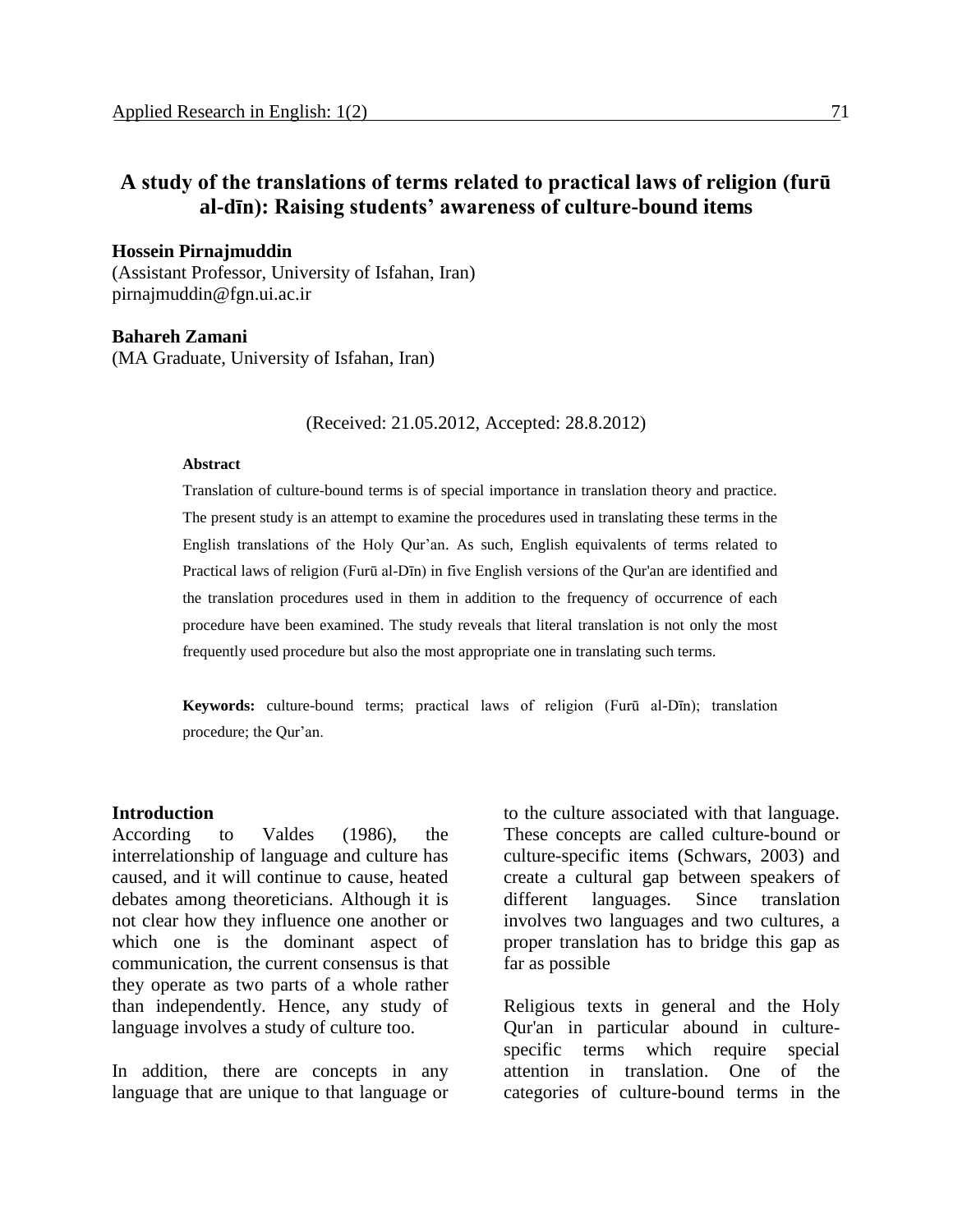Muslim culture is that of practical laws of religion or practices of religion (Furū al-Dīn) that will be used as the material of this study.

The Holy Qur'an has been translated into many languages including almost all languages spoken in the Muslim World. Up to now, printed translations of the Qur'an have been published for the most important languages spoken by Muslims such as Persian, English, Chinese, Japanese, Indonesian, Balochi, and so on (Dammen, 2006, p. 342). Since one of the most widelyused languages is English, this study aims to compare terms related to *practices of the religion* or *practical laws of religion* (Furū al-Dīn) − as referred to in *Practical Laws of Islam* (Turner, 1998) and *The Practical Laws of Islam* (Islamic Propagation Organization, 1983) − in the Holy Qur'an with their five English translations to see how the translators have tackled the translation problems in translating these cultural terms.

# *Translation procedures*

Different theorists have suggested different procedures for the translation of cultural items. For example, Vladimir Ivir (1987) has proposed the following seven procedures:

- 1. definition
- 2. literal translation
- 3. substitution
- 4. lexical creation
- 5. omission
- 6. addition
- 7. borrowing

Hervey & Higgins (1992) have suggested the following procedures:

1. cultural transplantation

27 A study of the translations of terms

- 2. cultural borrowing
- 3. communicative translation
- 4. calque
- 5. exoticism

And the procedures proposed by Newmark (1988a) are as follows:

- 1. transference
- 2. naturalization
- 3. cultural equivalent
- 4. functional equivalent
- 5. descriptive equivalent
- 6. synonymy
- 7. through translation
- 8. shift or transposition
- 9. modulation
- 10.recognized translation
- 11.translation label
- 12.compensation
- 13.componential analysis
- 14.reduction and expansion
- 15.paraphrase

The classification offered by Newmark (1988a) is too broad and covers cultural as well as non-cultural items. In addition, according to Wylie (2004, p.12) some of the translation procedures suggested by Newmark (1988a) are "by nature temporary solutions to specific problems and none is likely to become the accepted standard solution." Hervey & Higgins' classification (1992), unlike Newmark's, seems to be too limited and not applicable to the translation of all kinds of culture-bound terms.

Therefore, the theoretical framework of the present study will be the classification postulated by Ivir (1987), a neat model that focuses on the translation of culture-bound elements and seems to cover all the translation procedures suggested by the above-mentioned theorists. Vladimir Ivir (1987) has proposed his predominantly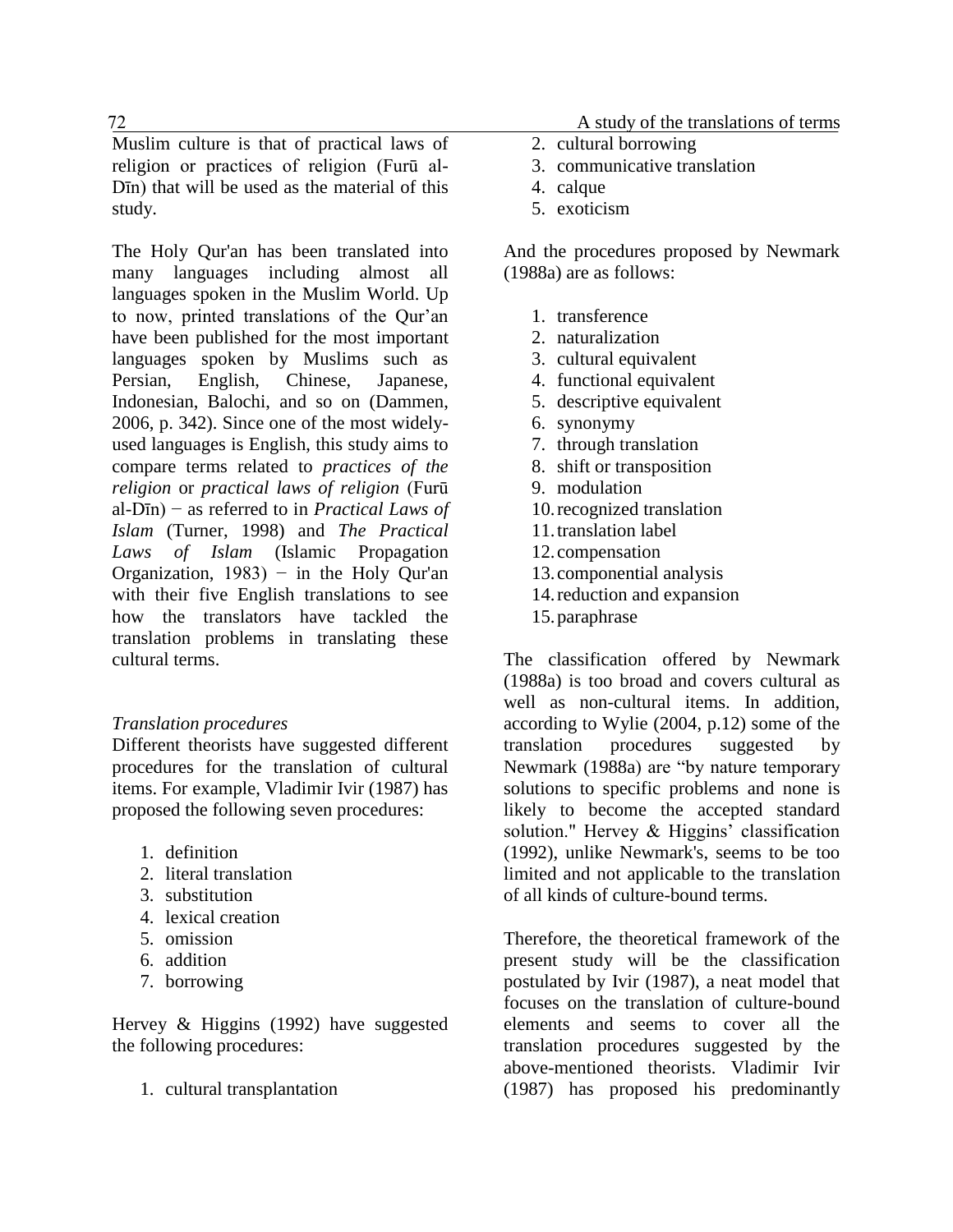cultural model in an article entitled "procedures and strategies for the translation of culture". This model has been used by various researchers such as Jennifer Wylie (2004).

# *Translation of culture-bound terms*

One of the most recurrent difficulties encountered by translators is to find equivalents for culture-bound terms. According to Newmark (1988b, p.94), culture-bound terms are particularly "tied to the way of life and its manifestations that are peculiar to a community that uses a particular language as its means of expression."

As Wylie (2004) points out, culture-bound concepts give rise to some of the most difficult translation problems; even where the two cultures involved are not too distant, they can be more problematic for the translator than the semantic or syntactic difficulties of the text.

Schwarz (2003, p.14) defines culture-bound terms as "concepts in any language that are unique to that language or to the culture associated with that language and create a cultural gap between speakers of different languages."

Numerous studies have been carried out on the translation of culture-bound terms. For example, Hariyanto (1999) has studied the appropriate procedures used to translate culture-bound sentences, words, and expressions in Japanese culture into English. The results show that to translate culturebound words or expressions, the translators have used addition, componential analysis, cultural equivalence, descriptive equivalence, literal translation, modulation, recognized translation, reduction, synonymy, transference, deletion and

combination. On the appropriateness of the procedures for translating culture-bound terms, the study shows that descriptive equivalents are appropriate to translate culture-bound words or expressions not found in English culture but considered important enough in the text.

In another study, Jennifer Wylie (2004) investigates the translation of culture-bound terms in viticultural texts from French into English and identifies the following appropriate translation procedures: transference, cultural equivalence, naturalization, literal translation, label, and neutralization.

In this study we have compared culturebound terms concerning practical laws of religion in the Holy Qur'an and five English translations of them to see what kind of procedures have been used by different translators and which procedure(s) is/are the most frequent and effective one(s).

# **Method**

The terms related to Practical laws of religion (Furū al-Dīn) in the Holy Qur'an were traced and their equivalences were identified in the five English versions translated by Shakir (1985): Tr1, Yusuf Ali (1996): Tr2, Pickthall (1990): Tr3, Al-Hilali and Muhsin Khan (1995): Tr4, and Arberry (1955): Tr5.

After choosing the Arabic terms, their equivalences were found in the five English translations of the Holy Qur'an. Next, the procedure(s) used for the translation of each item by each translator was/were identified. Finally, the most frequent procedure(s) was/were identified and examined in terms of appropriateness and efficacy.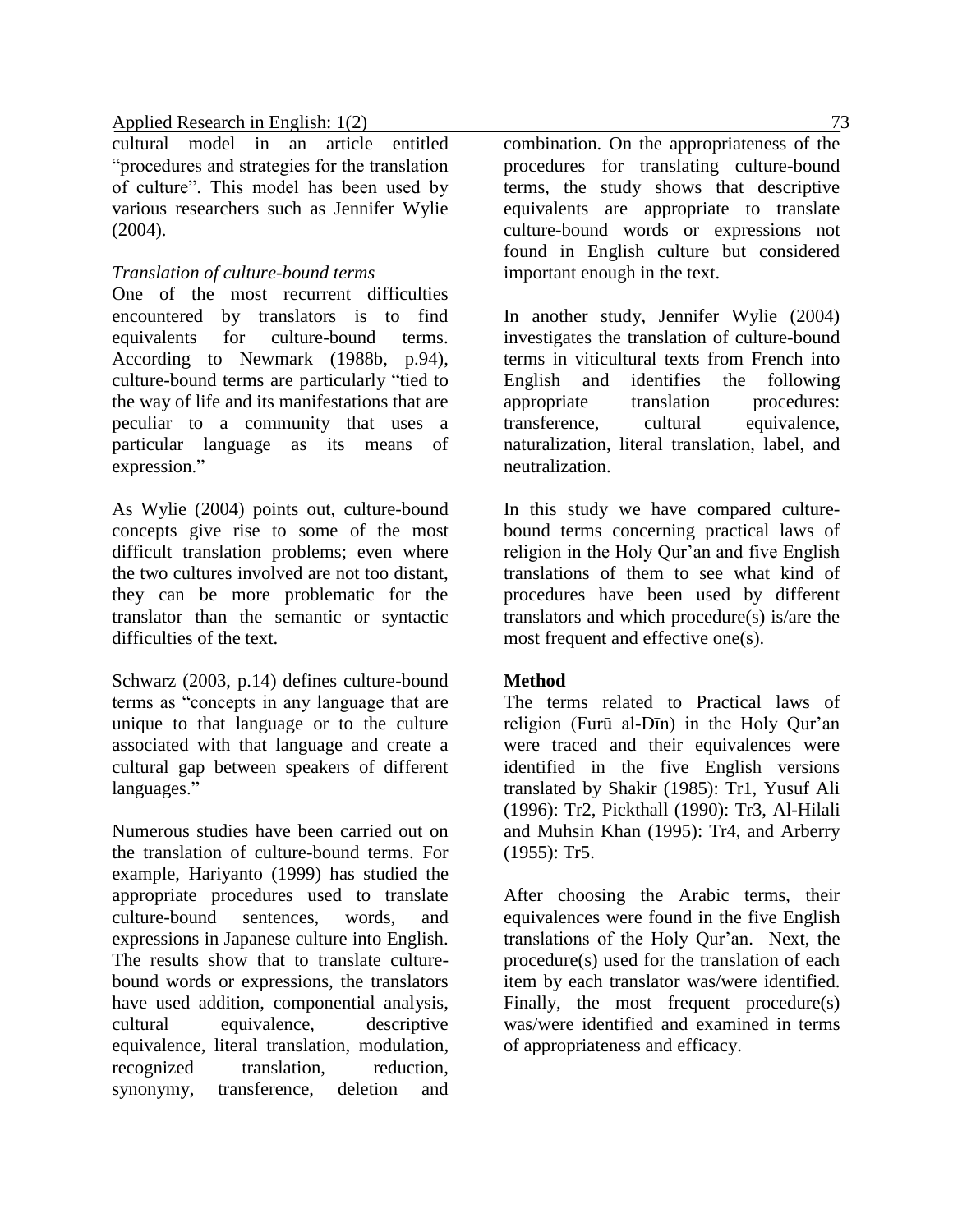#### **Data Analysis**

The following terms related to practical laws of religion are considered in the present article:

صالة، صيَاُم ، َحج ، ز َكاةَ ، ُخمس ، ِجهَاد، َّی ، َت ََ َول ِ ُمن َكر ْ َمْع ُروفَ،نهی َع ِن ال ْ ال ا ِمرب ، تَبَ َّری ِ

*(Salât (*صالة

**Table1: Translation procedures used for the translation of the term َصالةَ) Salât)** 

| <b>Term</b>                       | Tr   | $Tr2$ Tr3 |      | Tr4     | Tr <sub>5</sub> |
|-----------------------------------|------|-----------|------|---------|-----------------|
|                                   |      |           |      |         |                 |
| صَلاة                             | pray | pra       | Wors | As-     | pra             |
|                                   | er   | yer       | hip  | Salât   | yer             |
| <b>Proced</b> liter liter literal |      |           |      | – Borro | liter           |
| ure                               | al   | al        | Tr   | wing    | al              |
|                                   | Тr   | Тr        |      |         | Тr              |

As regards the first term 'Salât', occuring in the following verse, table 1 shows that all the translators but Tr4 have used literal translation.

ِذي َن يُ ْؤ ِمنُ َغْي ِب َو ال يُقِي ُمو َن َّ ْ ال ِ ْم قنَاهُ َو ِمَّما َر َز ْ و َن ب ال َّصالةَ يُنفِق 7:2{ ُو َن }

**[Shakir]** Those who believe in the unseen and keep up **prayer** and spend out of what we have given them.

**[Yusuf Ali]** Who believe in the Unseen, are steadfast in **prayer**, and spend out of what We have provided for them.

**[Pickthal]** Who believe in the Unseen, and establish **worship**, and spend of that We have bestowed upon them.

**[Al-Hilali]** Who believe in the Ghaib and perform **As-Salât** (Iqâmat-as-Salât), and spend out of what we have provided for them [i.e. give Zakât, spend on themselves, their parents, their children, their wives, etc.,

 27 A study of the translations of terms and also give charity to the poor and also in Allâh's Cause - Jihâd, etc.].

> **[Arberry]** who believe in the Unseen, and perform the **prayer**, and expend of that We have provided them.

*(Sawm (*صوُم

| Table2: Translation procedures used for |  |  |
|-----------------------------------------|--|--|
| the translation of the term صوم) (Sawm  |  |  |

| Term          |                   |                   | $Tr1$ $Tr2$ $Tr3$ $Tr4$ |               | Tr   |
|---------------|-------------------|-------------------|-------------------------|---------------|------|
|               |                   |                   |                         |               | 5    |
|               |                   | Fasti fasti fasti |                         | $As-$         | fast |
|               | ng                | ng                | ng                      | Saum          |      |
|               |                   |                   |                         | (fasting)     |      |
| <b>Proced</b> | liter liter liter |                   |                         | borrow        | lite |
| ure           | al Tr             | al                | al                      | $\text{ing}/$ | ral  |
|               |                   | Tr                | Tr                      | literal       | Tr   |
|               |                   |                   |                         | Тr            |      |

Regarding the second term 'Sawm', occuring in the following verse, all the translators have used literal translation. As table 2 shows Tr4 has used both literal and borrowing as his translation procedures.

َّ يُّهَا ال ْي ُك يَا أ ُم َ ْ ُكتِ َب َعلَ َمنُوا ال ص ِذي َن ِذي َن آ يَاُم َّ َكَما ُكتِ َب َعلَى ال َّ ُكْم تَتَّقُو َن } َعل ِمن قَ ْبلِ 7:1:2{ ُكْم لَ

**[Shakir]** O you who believe! **fasting** is prescribed for you, as it was prescribed for those before you, so that you may guard (against evil).

**[Yusuf Ali]** O ye who believe! **Fasting** is prescribed to you as it was prescribed to those before you, that ye may (learn) selfrestraint.

**[Pickthal]** O ye who believe! **Fasting** is prescribed for you, even as it was prescribed for those before you, that ye may ward off (evil).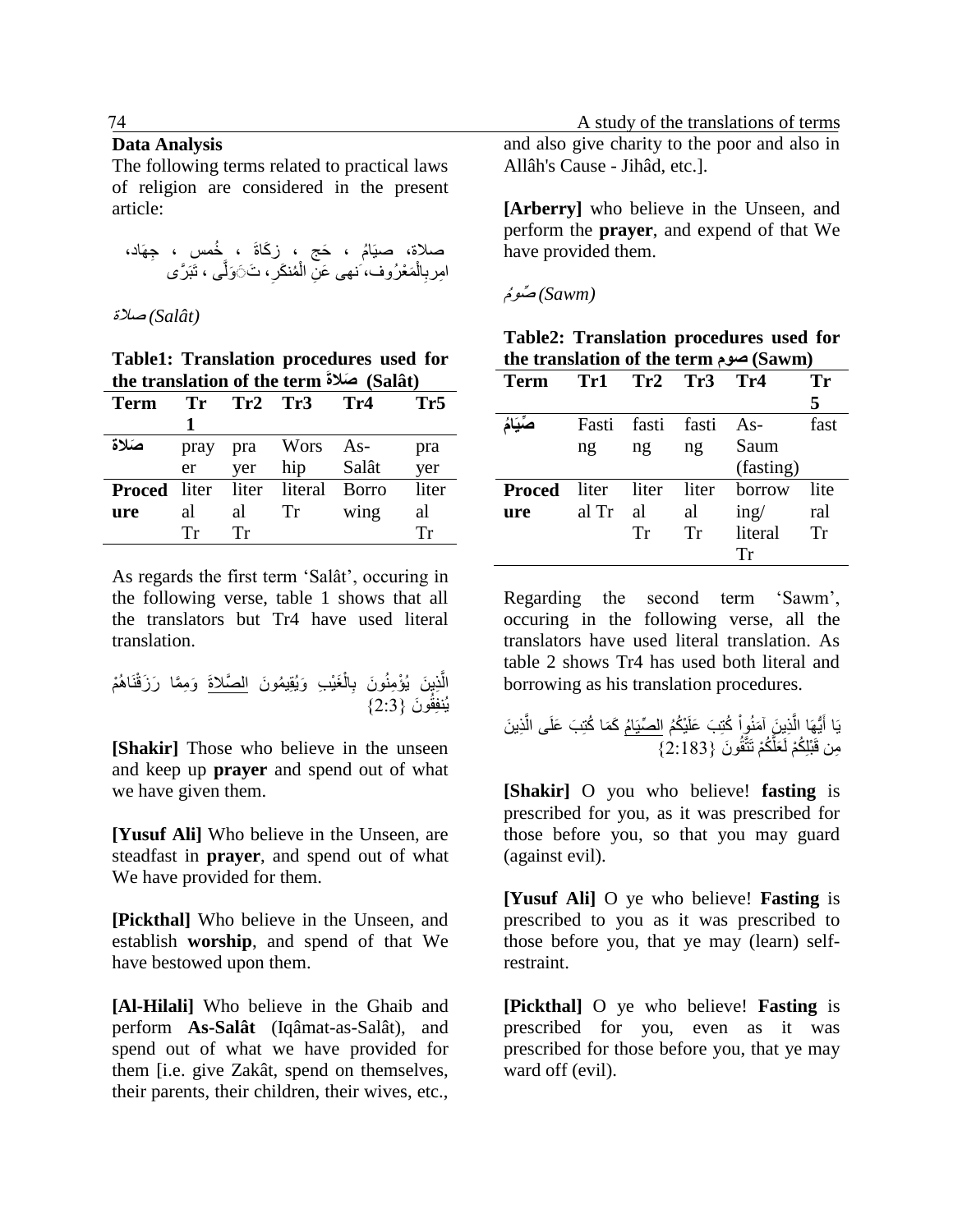**[Al-Hilali]** O you who believe! Observing **As-Saum (the fasting)** is prescribed for you as it was prescribed for those before you, that you may become Al-Muttaqûn (the pious - see V.2:2).

**[Arberry]** O believers, prescribed for you is the **Fast**, even as it was prescribed for those that were before you -- haply you will be godfearing.

*(Hajj (*َح َّج

**Table 3: Translation procedures used for the translation of the term حجَ) Hajj)** 

| <b>Ter</b>  | Tr1    | Tr2         | Tr3                     | $\cdots$<br>Tr4 | Tr5    |
|-------------|--------|-------------|-------------------------|-----------------|--------|
| m           |        |             |                         |                 |        |
| ِ جَجَ      |        |             | Pilgri Hajj pilgri Hajj |                 | pilgri |
|             | mage   |             | mage                    |                 | mage   |
| <b>Proc</b> | litera | borro       | litera                  | borro           | litera |
| edur        | $1$ Tr | wing $1$ Tr |                         | wing            | $1$ Tr |
| e           |        |             |                         |                 |        |

In the case of the third term 'Hajj', figuring in the following verse, as it is shown in table 3, literal translation is the procedure used by Tr1, Tr3, Tr5 and Tr2, Tr4 have preferred borrowing as their translation procedure.

> ْ وَأَتِمُّواْ ا<u>لْحَجَّ</u> وَالْعُمْرَةَ لِلَّهِ {2:196} َ ْ

**[Shakir]** And accomplish the **pilgrimage** and the visit for Allah.

**[Yusuf Ali]** And complete the **Hajj** or 'umra in the service of Allah.

**[Pickthal]** Perform the **pilgrimage** and the visit (to Makka) for Allah.

**[Al-Hilali]** And perform properly (i.e. all the ceremonies according to the ways of Prophet Muhammad (SAW), the **Hajj** and

'Umrah (i.e. the pilgrimage to Makkah) for Allâh.

**[Arberry]** Fulfil the **Pilgrimage** and the Visitation unto God.

*(Zakât (*ز َكاة

**Table 4: Translation procedures used for the translation of the term كاةَ ز) Zakât)** 

| <b>Term</b> |      | Tr1 Tr2 Tr3 Tr4 |      |                                         | Tr <sub>5</sub> |
|-------------|------|-----------------|------|-----------------------------------------|-----------------|
| زَكَاة      | poo  |                 |      | regul poo Zakât                         | Al              |
|             | $r-$ | ar              | $r-$ |                                         | ms              |
|             |      | rate chari due  |      |                                         |                 |
|             |      | ty              |      |                                         |                 |
|             |      |                 |      | <b>Proced</b> liter litera liter borrow | liter           |
| ure         |      | al $1$ Tr       | al   | ing                                     | al              |
|             | Тr   |                 | Тr   |                                         | Тr              |

Considering the next term 'Zakât', as table 4 shows, Tr4 has used the procedure borrowing while other translators have resorted to literal translation.

ْ َوآتُوا ال َّصالَةَ ْ قِي ُموا َ َوأ َم ال َع ال َّرا ِكِعي َن َّز َكاةَ ْ َوا ْر َكُعوا }7:72{

**[Shakir]** And keep up prayer and pay the **poor-rate** and bow down with those who bow down.

**[Yusuf Ali]** And be steadfast in prayer; practise **regular charity**; and bow down your heads with those who bow down (in worship).

**[Pickthal]** Establish worship, pay the **poordue**, and bow your heads with those who bow (in worship).

**[Al-Hilali]** And perform As-Salât (Iqâmatas-Salât), and give **Zakât**, and Irka' (i.e. bow down or submit yourselves with obedience to Allâh) along with ArRaki'ûn.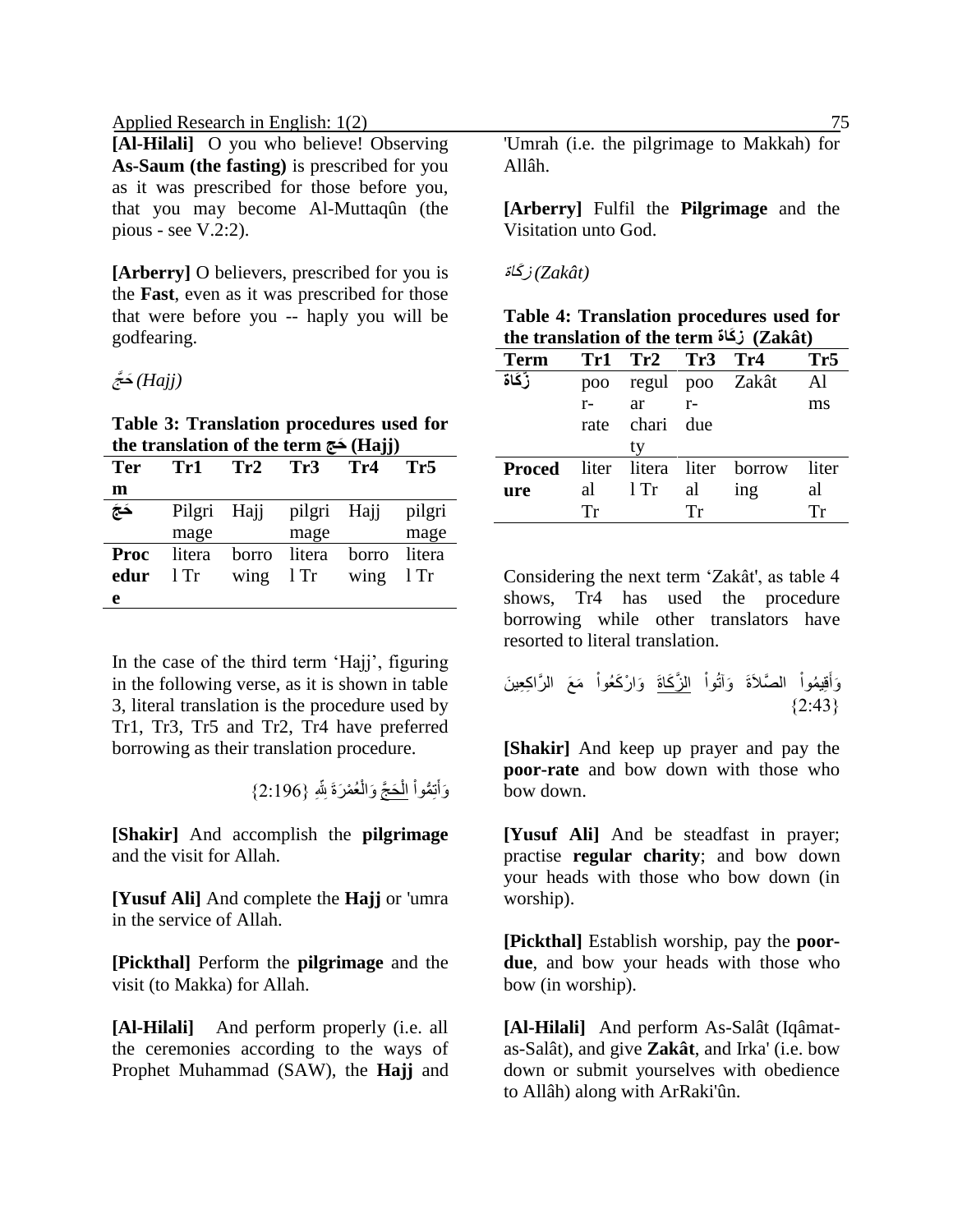| [Arberry] And perform the prayer, and pay      |  |
|------------------------------------------------|--|
| the <b>alms</b> , and bow with those that bow. |  |

#### *(Khums (*ُخمس

**Table5: Translation procedures used for the translation of the term خمس) Khums)**

| Term                                  | Tr1 Tr2 Tr3 Tr4 Tr5 |               |                               |          |       |
|---------------------------------------|---------------------|---------------|-------------------------------|----------|-------|
| خمُس ،                                | a.                  |               | A a                           | One- the |       |
|                                       | fifth               | fifth<br>shar | fifth fifth                   |          | fifth |
|                                       |                     | e             |                               |          |       |
| Procedu liter liter liter liter liter |                     |               |                               |          |       |
| re                                    |                     |               | al Tr al Tr al Tr al Tr al Tr |          |       |

As regards the term 'Khums', table 5 shows that all translators have used literal translation as their translation procedure.

ِ َّن ِلِله َ َما َغنِ ْمتُم من َش ْي ٍء فَأ نَّ َ أ ْ ُموا َوا ْعلَ َولِل َّر ُسو ِل َولِ ِذ ُخ ي ُم َسهُ َم َسا ِك ْ َمى َوال يَتَا ْ ْربَى َوال قُ ِل ال } ْ ي ِ ِن ال َّسب ي ::71{ِن َواْب

**[Shakir]** And know that whatever thing you gain, **a fifth** of it is for Allah and for the Messenger and for the near of kin and the orphans and the needy and the wayfarer, **[Yusuf Ali]** And know that out of all the booty that ye may acquire (in war), **a fifth** share is assigned to Allah,- and to the Messenger, and to near relatives, orphans, the needy, and the wayfarer. **[Pickthal]** And know that whatever ye take as spoils of war, lo! **a fifth** thereof is for Allah, and for the messenger and for the kinsman (who hath need) and orphans and the needy and the wayfarer.

**[Al-Hilali]** And know that whatever of warbooty that you may gain, verily **one-fifth** (1/5th) of it is assigned to Allâh, and to the Messenger, and to the near relatives [of the Messenger (Muhammad SAW)], (and also)

22 22 A study of the translations of terms the orphans, Al-Masâkin (the poor) and the wayfarer.

> **[Arberry]** Know that, whatever booty you take, **the fifth** of it is God's, and the Messenger's, and the near kinsman's, and the orphans', and for the needy, and the traveler.

#### *(Jihad (*ِجهَاد

**Table6: Translation procedures used for the translation of the term هادَ جِ) Jihad)** 

| <b>Term</b>  | Tr1    | Tr2   | Tr <sub>3</sub> | Tr4    | Tr <sub>5</sub> |
|--------------|--------|-------|-----------------|--------|-----------------|
| حهَاد        | Striv  | striv | striv           | strivi | strug           |
|              | ing    | ing   | ing             | ng     | gle             |
|              |        |       |                 | hard   |                 |
|              |        |       |                 | and    |                 |
|              |        |       |                 | fight  |                 |
|              |        |       |                 | ing    |                 |
| <b>Proce</b> | litera | liter | liter           | addit  | litera          |
| dure         | $1$ Tr | al Tr | al Tr           | ion    | l Tr            |

For translating the term 'Jihad', arguably one of the most important culture-bound terms in the Holy Qur'an, all the translators have used literal translation except for Tr4 who has prefereed has used addition.

|  |  | قُلْ إِن كَانَ إِبَاؤُكُمْ وَأَبْنَاَوُكُمْ وَإِخْوَانُكُمْ وَأَزْوَاجُكُمْ وَعَشِيرَتُكُمْ |  |
|--|--|---------------------------------------------------------------------------------------------|--|
|  |  | وَأَمْوَالٌ اقْتَرَفْتُمُوهَا وَتِجَارَةٌ تَخْشَوْنَ كَسَادَهَا وَمَسَاكِنُ                 |  |
|  |  | تَرْضَوْنَهَا أَحَبَّ إِلَيْكُم مِّنَ اللَّهِ وَرَسُولِهِ وَ <u>جهَادٍ</u> فِي سَبِيلِهِ    |  |
|  |  | فَتَرَبَّصُواْ حَتَّى يَأْتِيَ اللَّهُ بِأَمْرِهِ {9:24}                                    |  |

**[Shakir]** Say: If your fathers and your sons and your brethren and your mates and your kinsfolk and property which you have acquired, and the slackness of trade which you fear and dwellings which you like, are dearer to you than Allah and His Messenger and **striving** in His way, then wait till Allah brings about His command:

[**Yusuf Ali]** Say: If it be that your fathers, your sons, your brothers, your mates, or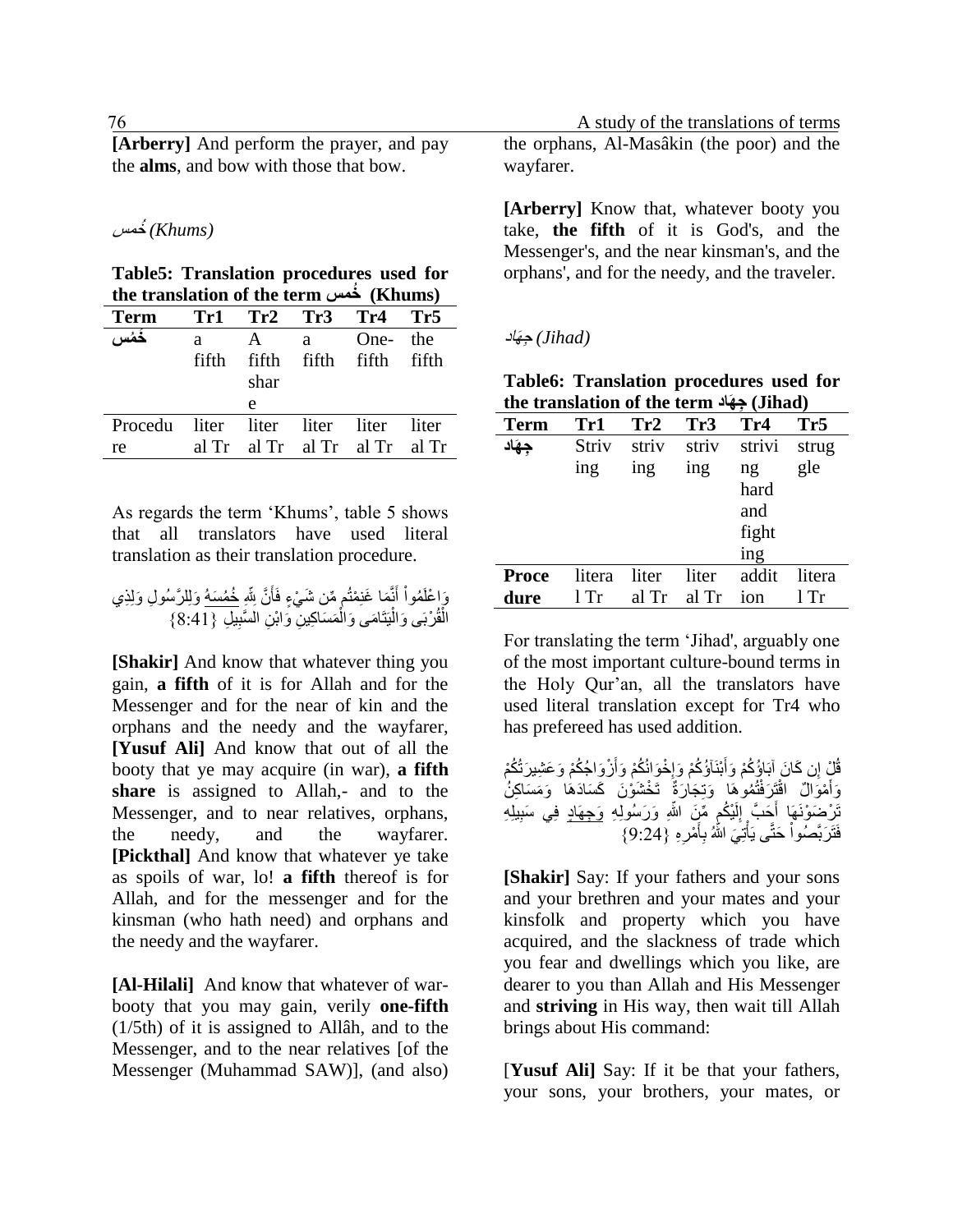your kindred; the wealth that ye have gained; the commerce in which ye fear a decline: or the dwellings in which ye delight - are dearer to you than Allah, or His Messenger, or the **striving** in His cause; then wait until Allah brings about His decision.

**[Pickthal]** Say: If your fathers, and your sons, and your brethren, and your wives, and your tribe, and the wealth ye have acquired, and merchandise for which ye fear that there will no sale, and dwellings ye desire are dearer to you than Allah and His messenger and **striving** in His way: then wait till Allah bringeth His command to pass.

**[Al-Hilali]** Say: If your fathers, your sons, your brothers, your wives, your kindred, the wealth that you have gained, the commerce in which you fear a decline, and the dwellings in which you delight … are dearer to you than Allâh and His Messenger, and **striving hard and fighting** in His Cause[], then wait until Allâh brings about His Decision (torment).

**[Arberry]** say: "if your fathers, your sons, your brothers, your wives, your clan, your possessions that you have gained, commerce you fear may slacken, dwellings you love- if these are dearer to you than Godand His Messenger, and to **struggle** in his way, then wait till God brings His command.

#### لأَمَعْرُ وف ال َی َع ِن <sup>ا</sup> ِمر <sup>ب</sup> *& (ruf'Ma-Bil-Amr (*َ الَّنهُ ِ ُمن َكر ْ *(Nahi-Anil-Munkar)* ال

In the case of the terms 'Amr-Bil-Ma'ruf' and 'Nahi-Anil-Munkar', occuring in the verse below, as table 7 shows, all the translators but Tr4 who has employed addition , have used the procedure of literal translation.

| التَّائِبُونَ الْعَابِدُونَ الْحَامِدُونَ السَّائِحُونَ الرَّاكِعُونَ السَّاجِدِونَ |  |                                                    |  |
|-------------------------------------------------------------------------------------|--|----------------------------------------------------|--|
| الإمِرُونَ بِالْمَغْرَوفِ وَالَّنَّاهُونَ عَنِ الْمُنكَرِ وَالْحَافِظُونَ           |  |                                                    |  |
|                                                                                     |  | لِحُدُودِ اللَّهِ وَبَشَّرِ الْمُؤْمِنِينَ {9:112} |  |

**[Shakir]** They who turn (to Allah), who serve (Him), who praise (Him), who fast, who bow down, who prostrate themselves, who e**njoin what is good** and **forbid what is evil**, and who keep the limits of Allah; and give good news to the believers. **[Yusuf Ali]** Those that turn (to Allah) in repentance; that serve Him, and praise Him; that wander in devotion to the cause of Allah,: that bow down and prostrate themselves in prayer; that **enjoin good** and **forbid evil**; and observe the limit set by Allah;- (These do rejoice). So proclaim the glad tidings to the Believers. **[Pickthal]** (Triumphant) are those who turn repentant (to Allah), those who serve (Him), those who praise (Him), those who fast, those who bow down, those who fall prostrate (in worship), those who **enjoin the right** and who **forbid the wrong** and those who keep the limits (ordained) of Allah - And give glad tidings to believers!

**[Al-Hilali]** (The believers whose lives Allâh has purchased are) those who repent to Allâh (from polytheism and hypocrisy, etc.), who worship Him, who praise Him, who fast (or go out in Allâh's Cause), who bow down (in prayer), who prostrate themselves (in prayer), who **enjoin (people) for Al-Ma'rûf (i.e. Islâmic Monotheism and all what Islâm has ordained)** and f**orbid (people) from Al-Munkar (i.e. disbelief, polytheism of all kinds and all that Islâm has forbidden)**, and who observe the limits set by Allâh (do all that Allâh has ordained and abstain from all kinds of sins and evil deeds which Allâh has forbidden). And give glad tidings to the believers.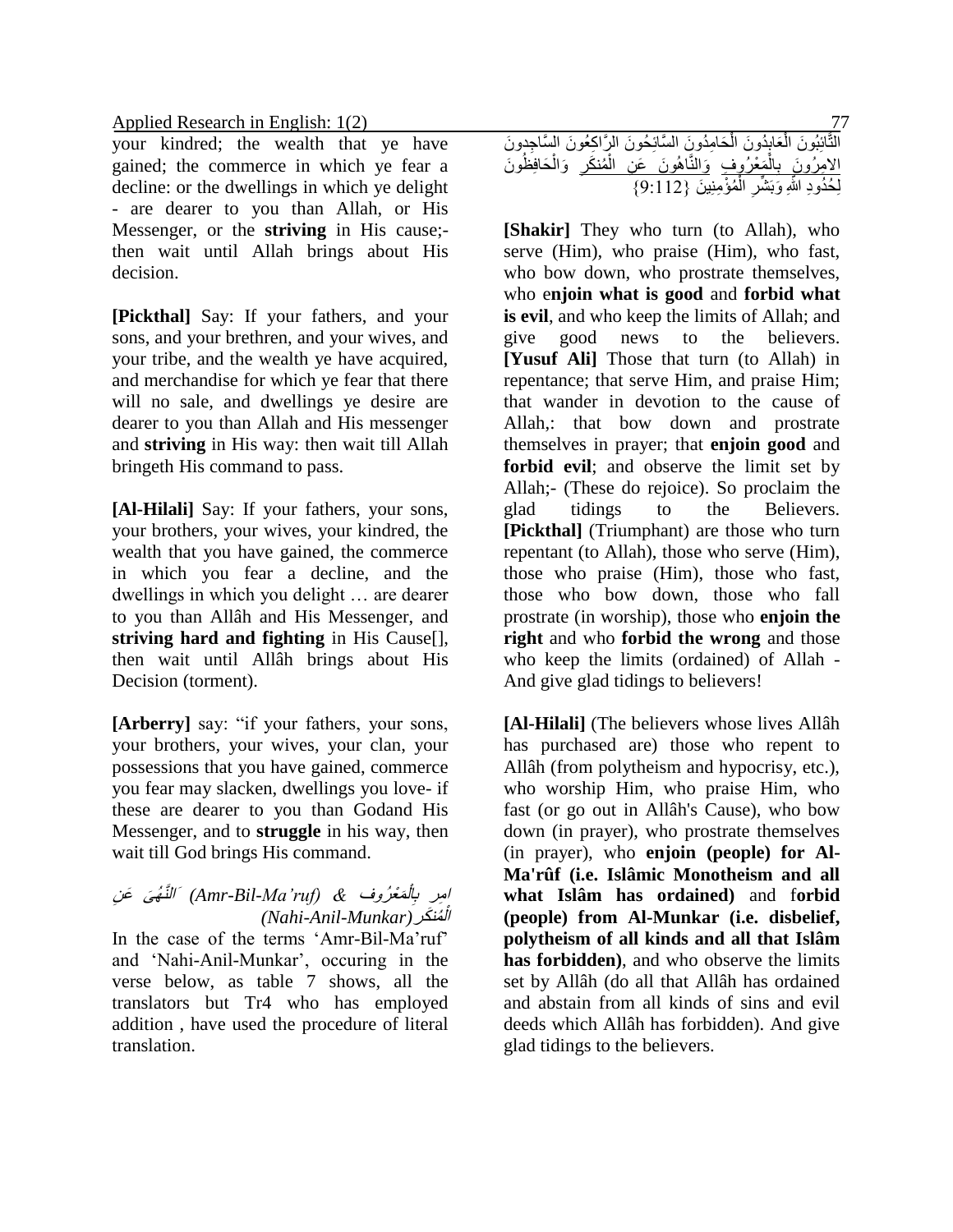| <b>Term</b>                | Tr1                                | Tr2         | Tr <sub>3</sub>        | Tr4                                                                                                                                     | Tr <sub>5</sub>  |
|----------------------------|------------------------------------|-------------|------------------------|-----------------------------------------------------------------------------------------------------------------------------------------|------------------|
| امر<br>مغروف               | enjoin what<br>is good             | enjoin good | enjoin<br>the<br>right | enjoin (people) for bid to honour<br>Al-Ma'rûf<br>(i.e.<br>Islâmic<br>Monotheism<br>and<br>all what Islâm has<br>ordained)              |                  |
| عَ <i>نِ</i><br>الْمُنْكَر | forbid what forbid evil<br>is evil |             | forbid<br>the<br>wrong | forbid<br>(people)<br>Al-Munkar<br>from<br>disbelief,<br>(i.e.<br>polytheism of all<br>kinds and all that<br>Islâm<br>has<br>forbidden) | forbid dishonour |
| <b>Procedure</b>           | literal Tr                         | Literal Tr  | literal Tr             | addition                                                                                                                                | literal Tr       |

**Table7: Translation procedures used for the translation of the term فِ رو عْ مَ ِالْ من َكر & (ruf'Ma-Bil-Amr (ا ِمر ب ه َی َع ِن الْ َّالنََ) Nahi-Anil-Munkar)**

**[Arberry]** Those who repent, those who serve, those who pray, those who journey, those who bow, those who prostrate themselves, those who **bid to honour** and **forbid dishonour**, those who keep God's hounds -- and give thou good tidings to the believers.

# (tawalla*) تَेرَلَّی*

**Table8: Translation procedures used for the translation of the termیَّولَ ََ تَ) tawalla)** 

|             |     | Term Tr1 Tr2 Tr3 Tr4 Tr5                 |        |                |       |
|-------------|-----|------------------------------------------|--------|----------------|-------|
| تَ6َ وَلِمِ |     | mak Turn Be Tur                          |        |                | take  |
|             | e   | for                                      |        | frien n as for |       |
|             |     | frie friend dly frie frie                |        |                |       |
|             | nds | ship                                     |        | nds nds        |       |
|             |     | <b>Proced</b> liter literal litera liter |        |                | liter |
| ure         | al  | Tr                                       | $1$ Tr | al             | al    |
|             | Tr  |                                          |        | Tr             | Tr    |

Regarding the term 'tawalla', as table 8 shows, all the translators have used literal translation as their translation procedure.

يَا أَيُّهَا الَّذِينَ آمَنُوا لَا <u>تَتَوَلَّوْا</u> قَوْمًاٍ غَضِبَ اللَّهُ عَلَيْهِمْ قَدْ يَئِسُوا َّ َ َّ مِنَ الْأَخِرَةِ كَمَا يَئِسَ الْكُفَّارُ مِنْ أَصْحَابِ الْقُبُورِ ۚ {60:13} ْ َ

**[Shakir]** O you who believe! do not **make friends** with a people with whom Allah is wroth; indeed they despair of the hereafter as the unbelievers despair of those in tombs. **[Yusuf Ali]** O ye who believe! **Turn not (for friendship)** to people on whom is the Wrath of Allah, of the Hereafter they are already in despair, just as the Unbelievers are in despair about those (buried) in graves. **[Pickthal]** O ye who believe! **Be** not **friendly** with a folk with whom Allah is wroth, (a folk) who have despaired of the Hereafter as the disbelievers despair of those who are in the graves.

**[Al-Hilali]** O you who believe! **Take** not **as friends** the people who incurred the Wrath of Allâh (i.e. the Jews). Surely, they have been in despair to receive any good in the Hereafter, just as the disbelievers have been in despair about those (buried) in graves (that they will not be resurrected on the Day of Resurrection).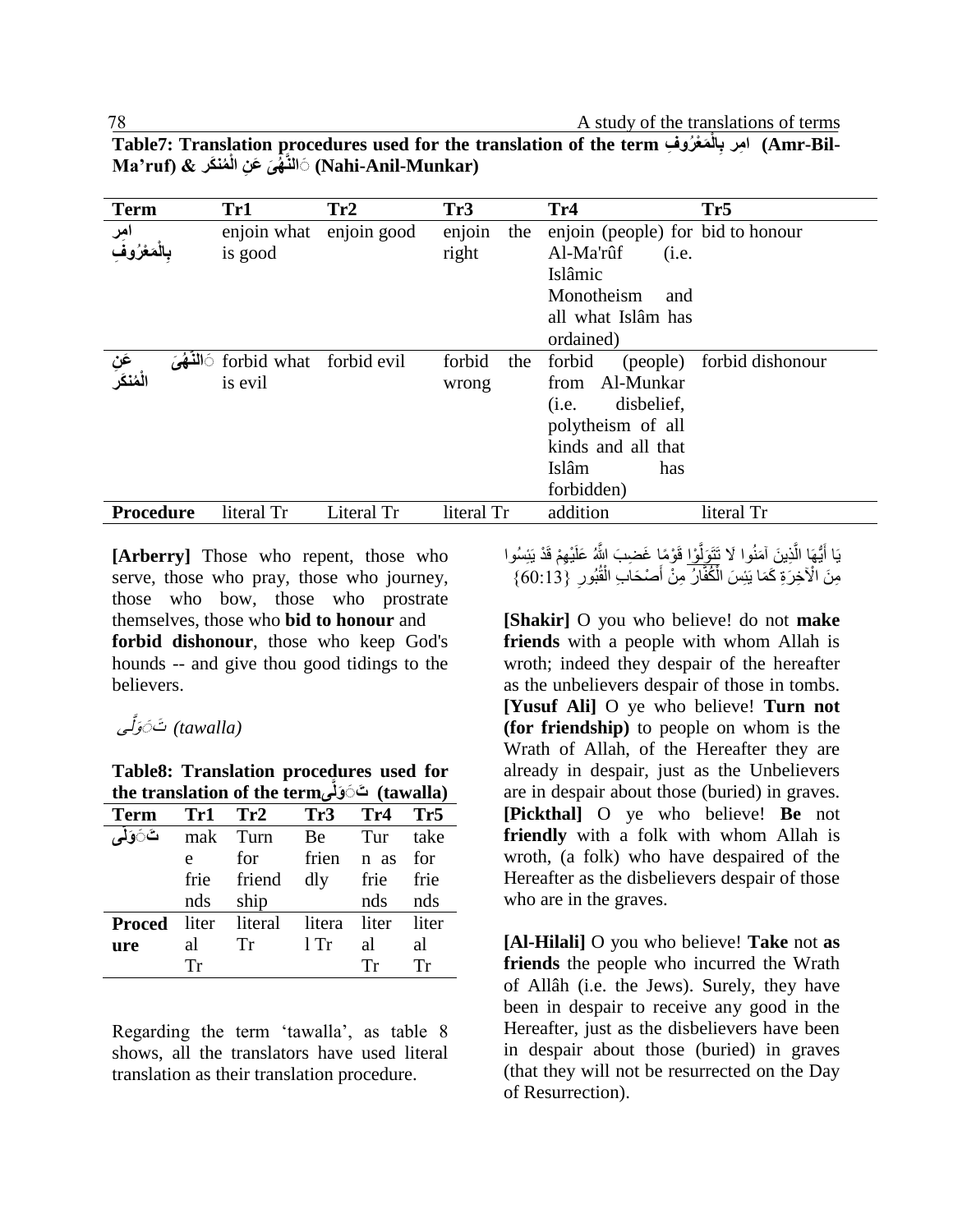**[Arberry]** O believers, **take** not **for friends** a people against whom God is wrathful, and who have despaired of the world to come, even as the unbelievers have despaired of the inhabitants of the tombs.

#### *(Tabarra (*تَبَ َّری

**Table9: Translation procedures used for the translation of the term ريَّ َبَت) Tabarra)**

| <b>Term</b>  | Tr1    | Tr2     | Tr3       | Tr4     | Tr5   |
|--------------|--------|---------|-----------|---------|-------|
| تَبَرَّى     | reno   | Clear   |           | disow   |       |
|              | unce   | thems   | diso      | n       | diso  |
|              |        | elves   | wn        | (decla  | wn    |
|              |        | οf      |           | re      |       |
|              |        |         |           | thems   |       |
|              |        |         |           | elves   |       |
|              |        |         |           | innoc   |       |
|              |        |         |           | ent)    |       |
|              |        |         |           | of      |       |
| <b>Proce</b> | litera | literal | liter     | literal | liter |
| dure         | $1$ Tr | Tr      | al        | Tr      | al    |
|              |        |         | <b>Tr</b> |         | Tr    |

Finally, as table 9 shows, all the translators have resorted to literal translation in the case of the term 'Tabarra'.

ِذْ إ َ تَبَ َّرأ َعَذا َب َوتَقَطَّ ْ ال ْ ُوا َ َو َرأ ْ ِذي َن اتَّبَ ُعوا َّ ِم َن ال ْ ُعوا ِ ِذي َن اتُّب َّ َع ْت ال ْسبَا ُب } ب 7:122{ِ ِهُم األَ

**[Shakir]** When those who were followed shall **renounce** those who followed (them), and they see the chastisement and their ties are cut asunder.

**[Yusuf Ali]** Then would those who are followed **clear themselves of** those who follow (them): They would see the penalty, and all relations between them would be cut off.

**[Pickthal]** (On the day) when those who were followed **disown** those who followed (them), and they behold the doom, and all their aims collapse with them.

**[Al-Hilali]** When those who were followed, **disown (declare themselves innocent of)** those who followed (them), and they see the torment, then all their relations will be cut off from them.

**[Arberry]** when those that were followed **disown** their followers, and they see the chastisement, and their cords are cut asunder when those that were followed disown their followers, and they see the chastisement, and their cords are cut asunder.

### **Conclusion**

Every act of translation involves at least two languages and two cultures; hence, the proper translation of cultural items is one of the most important aspects of translation to which due attention must be paid. Translators have to find the most appropriate procedures to successfully convey these aspects in the target language. Of course, this success is bound to be always relative.

Based on the analysis of the translation of the terms related to Practical laws of religion (Furū al-Dīn) in the Holy Qur'an, three out of seven (of the above procedures) were observed to be used by the selected translators. These procedures are displayed in table 10 below in order of their frequency.

As table 10 shows, the procedures of literal translation, borrowing and addition are most frequently used by the above translators; the procedures of definition, omission, substitution and lexical creation have no occurrence in the translations of the selected materials. It seems that according to the translators whose work has been considered in this study, literal translation is the most appropriate procedure in translating such culture-bound terms. As such, the findings of the present study are in line with those of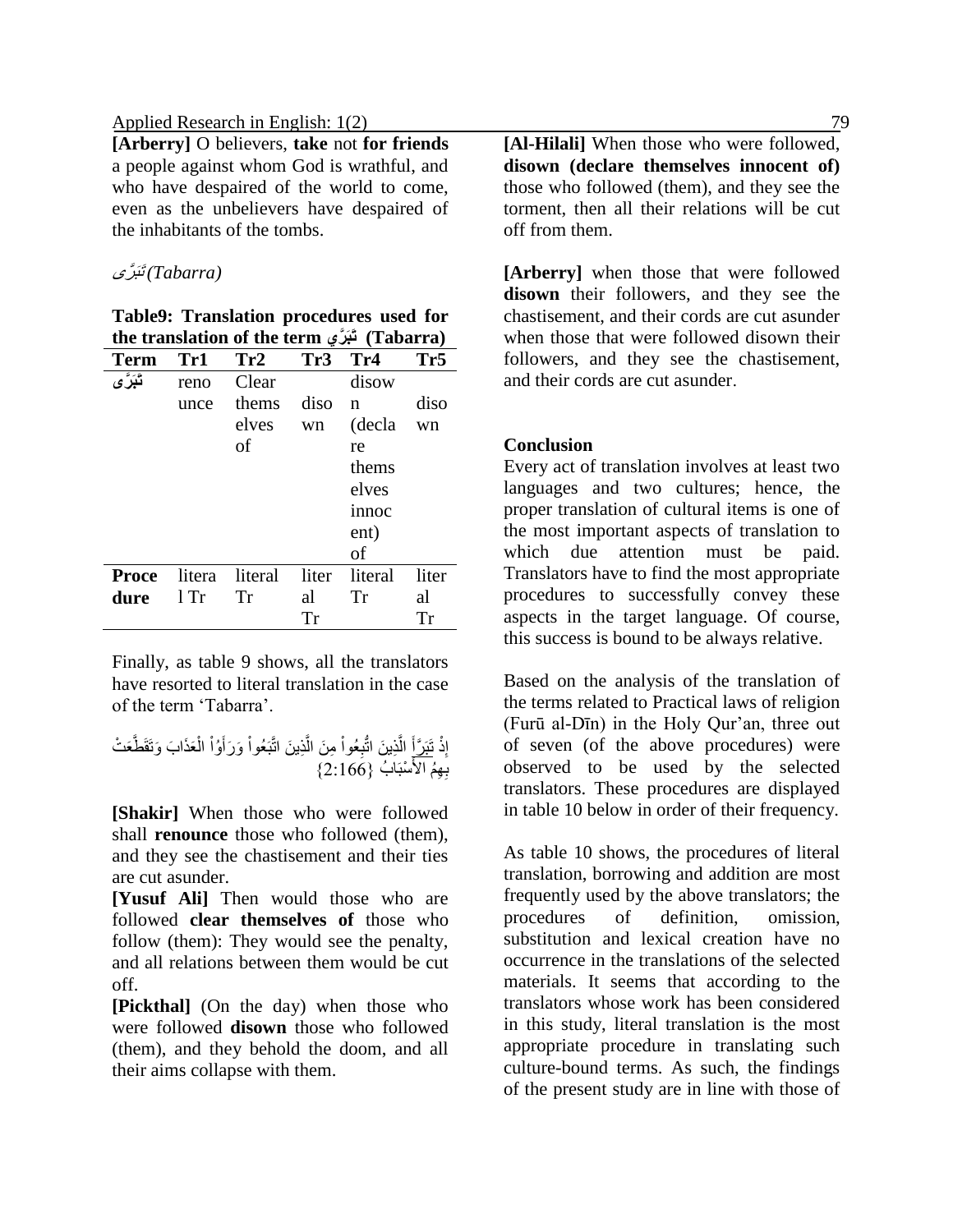Ivir (1987) who believes that literal translation is the most common method of cultural transference and spread of influence from one culture into another. He also asserts that "the main value of this procedure is its faithfulness to the source language expressions and its transparency in the target language" (p.41). Since faithfulness is one of the most important factors in the translation of religious texts, and the Holy Qur'an in particular, the appropriateness of this procedure for the translation of culturebound terms of the Holy Qur'an is evident.

One more point in this regard is the influence of ideological leanings of translators and interpretive tendencies of the religious orders to which they belong on the selection of translation procedures. For instance, Tr4 (Al-Hilali & Muhsin Khan) with their Salafi persuasion (which tends to have a literal interpretation of the Qur'an) have used literal translation, borrowing and addition most frequently. Tr5 (Arberry), a non-Muslim translator, has not used borrowing or addition at all. His emphasis is basically on the general sense of terms whereas Muslim translators seem to be keener on shades of meaning or interpretive nuances, especially if the translators have more literalist tendencies in their religious persuasion.

Another point to be taken into consideration is that a uniform treatment of elements of culture in translation is not possible. The translators of such items have to choose from among the possible procedures by considering the nature of the cultural term to be translated and the nature of the communicative process in which it appears.

80 A study of the translations of terms **Table 10. Frequency of the occurrence of each procedure**

|                | lite | bor | A                | def            | $\mathbf{O}$     | Sub            | le               |
|----------------|------|-----|------------------|----------------|------------------|----------------|------------------|
| pro            | ral  | ro  | dd               | init           | mi               | stit           | хi               |
| ce             | tra  | wi  | iti              | ion            | ssi              | utio           | ca               |
| dur            | nsl  | ng  | on               |                | on               | n              | l                |
| e              | ati  |     |                  |                |                  |                | cr               |
|                | on   |     |                  |                |                  |                | ea               |
|                |      |     |                  |                |                  |                | tio              |
| tra            |      |     |                  |                |                  |                | n                |
| nsl            |      |     |                  |                |                  |                |                  |
| ato            |      |     |                  |                |                  |                |                  |
| $\bf r$        |      |     |                  |                |                  |                |                  |
| T <sub>1</sub> | 10   | 0   | 0                | 0              | 0                | 0              | 0                |
| T <sub>2</sub> | 9    | 1   | 0                | 0              | 0                | 0              | 0                |
| T <sub>3</sub> | 10   | 0   | 0                | 0              | 0                | 0              | 0                |
| T <sub>4</sub> | 4    | 4   | 3                | 0              | 0                | 0              | 0                |
| T <sub>5</sub> | 10   | 0   | $\boldsymbol{0}$ | 0              | $\boldsymbol{0}$ | 0              | 0                |
| tot            | 43   | 5   | 3                | $\overline{0}$ | $\overline{0}$   | $\overline{0}$ | $\boldsymbol{0}$ |
| al             |      |     |                  |                |                  |                |                  |
| su             |      |     |                  |                |                  |                |                  |
| m              |      |     |                  |                |                  |                |                  |

As a final comment on the appropriateness of the procedures used for the translation of the selected material (see Appendix for the summary), we quote the statements made by Ivir (1987) in this regard. As he puts it,

*For the translator there is a hierarchy of options or an order of preference with respect to the translation procedures. He knows that borrowing, lexical creation, literal translation and definition (in that order) will explicitly draw the receiver's attention to the specific source-culture content, while substitution and omission will mask it; addition makes explicit the information that was unexpressed yet implicit in the source text . . .* (p.47)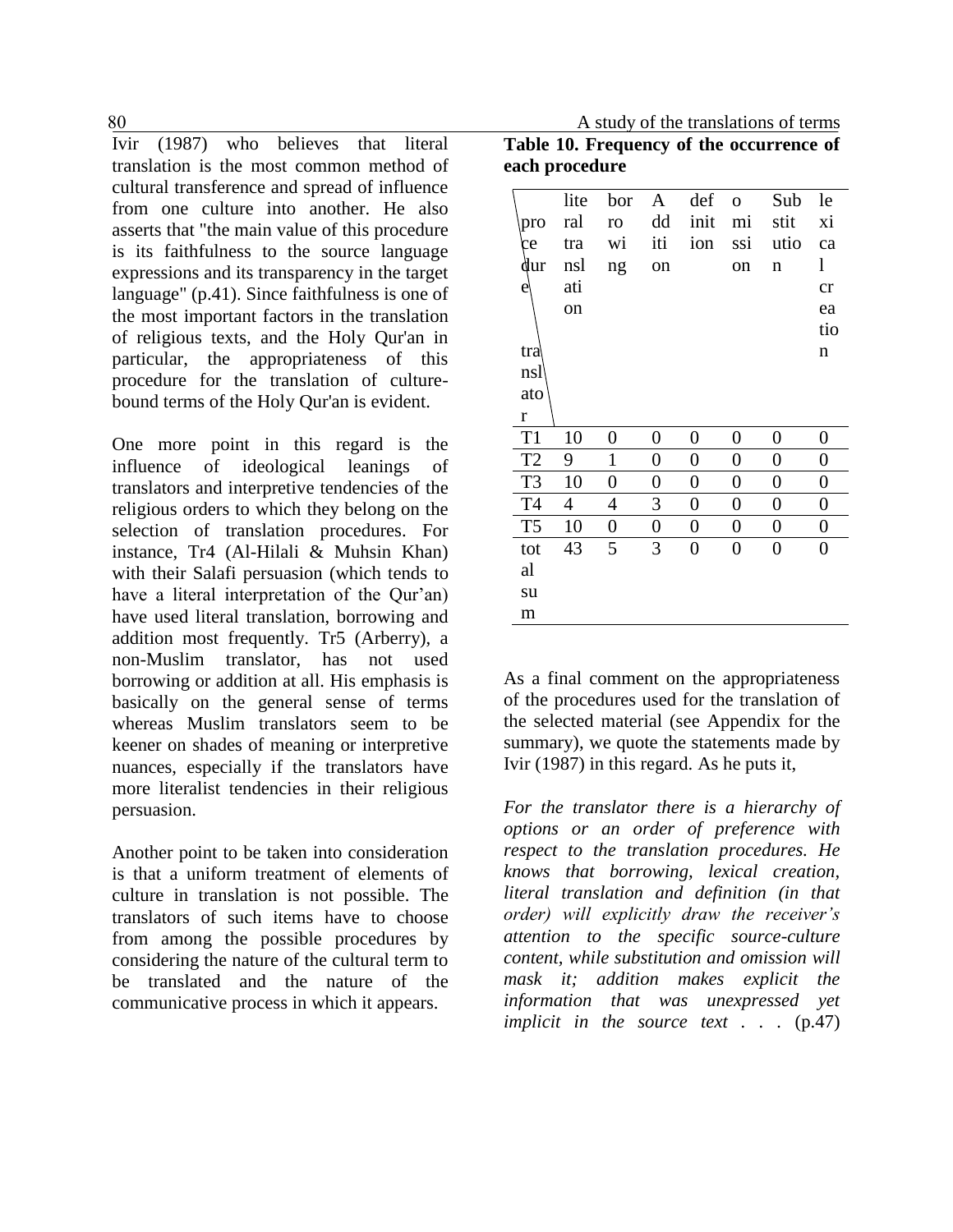### **References**

- Al-Hilali, M. & Muhsin Khan, M. (1994). *Translation of the meaning of the noble Qur'an.* Madinah: King Fahad Complex for the Printing of the Holy Qur'an.
- Arberry, A. (1955). *The Koran interpreted*. NewYork: McMillan Publishing Company.
- Dammen, J. (2006). *Encyclopedia of the Qur'an.* Leiden: Brill*.*
- Hariyanto, S. (1999). *An Evaluation of the English Translations of an Indonesian Novel: A Case Study on the Translation of Manguwijaya's "Burung-Burung Manyar"*. Unpublished Project Report for Diploma in Applied Linguistics, SEAMED RELC Singapore.
- Hervey, S., & Ian Higgins. (1992). *Thinking translation: a course in translation Methods*. London: Routledge.
- Islamic Propagation Organization. (1983). *The practical laws of Islam*. Tehran: Sepehr.
- Ivir, V. (1987). Procedures and Strategies for the Translation of Culture. In G. Toury (1998). *Translation across cultures*. New Delhi: Bahri Publications.
- Newmark, P. (1988a). *Approaches to translation.* London: Prentice Hall.
- Newmark, P. (1988b). *A textbook of translation*. London: Routledge.
- Pickthall, M. (1990). *The meaning of the glorious Qur'an.* New Delhi: Kitab Bhavan.
- Schwars, B. (2003). Translation in a confined space. *Translation Journal, 7*(1), 354-369.
- Shakir, M. H., Tr. (1985). *The holy Qur'an.* New York: Tahrike Tarsile Qur'an.
- Turner, C. (Ed.). (1998). *Practical laws of Islam*. London: Book Extra.
- Valdes, J. M. (1986). *Culture Bound: Bridging the Cultural Gap in Language Teaching.* Cambridge: Cambridge University Press.
- Wylie, J. (2004). Translating culture-bound terms in viticultural texts from French into English: A practical approach. In *Cashier* (11.1.2005, pp. 4-22). Available at http://www.afls.net/Cahiers/rentelart iclecorrected25Oct2005/viticultural evised1. df on May 3, 2006.
- Yusuf Ali, A. (1996). *The Meaning of the Holy Qur'an.* New Delhi: Kitab Bhavan.